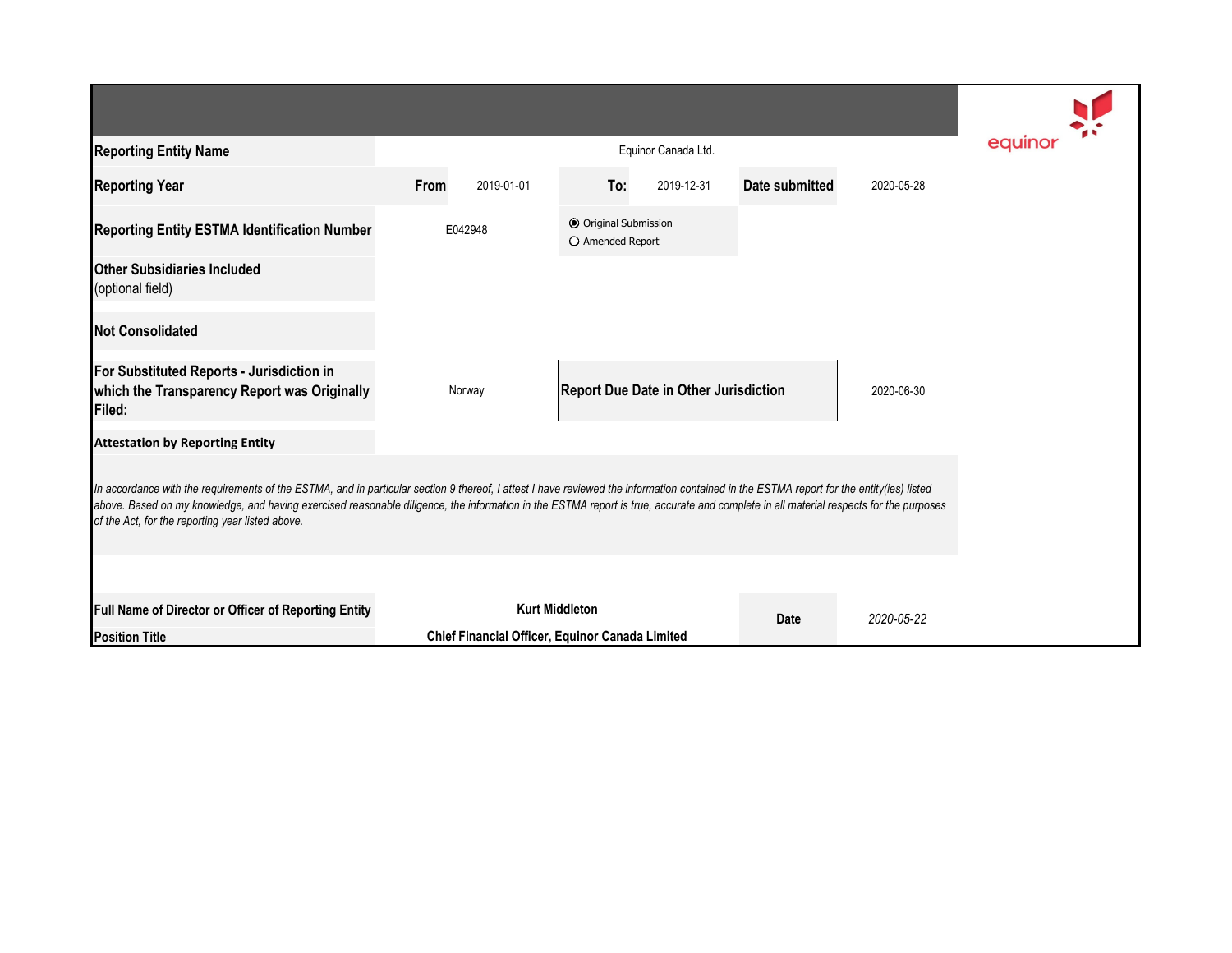| <b>Extractive Sector Transparency Measures Act - Annual Report</b> |                                                                                                                                                                                                                                                                                                                                                         |                                                                                 |                   |                                             |         |                                |                |                  |                                                  |                                      |                                                             |  |
|--------------------------------------------------------------------|---------------------------------------------------------------------------------------------------------------------------------------------------------------------------------------------------------------------------------------------------------------------------------------------------------------------------------------------------------|---------------------------------------------------------------------------------|-------------------|---------------------------------------------|---------|--------------------------------|----------------|------------------|--------------------------------------------------|--------------------------------------|-------------------------------------------------------------|--|
| <b>Reporting Year</b><br><b>Reporting Entity Name</b>              | From:                                                                                                                                                                                                                                                                                                                                                   | 2019-01-01<br>Equinor Canada Ltd.                                               | To:<br>2019-12-31 | <b>Currency of the Report</b><br><b>USD</b> |         |                                |                |                  |                                                  |                                      |                                                             |  |
| <b>Reporting Entity ESTMA</b><br><b>Identification Number</b>      |                                                                                                                                                                                                                                                                                                                                                         | E042948                                                                         |                   |                                             |         |                                |                |                  |                                                  |                                      |                                                             |  |
| <b>Subsidiary Reporting Entities</b><br>(if necessary)             |                                                                                                                                                                                                                                                                                                                                                         |                                                                                 |                   |                                             |         |                                |                |                  |                                                  |                                      |                                                             |  |
| Payments by Payee (in USD)                                         |                                                                                                                                                                                                                                                                                                                                                         |                                                                                 |                   |                                             |         |                                |                |                  |                                                  |                                      |                                                             |  |
| <b>Country</b>                                                     | Payee Name <sup>1</sup>                                                                                                                                                                                                                                                                                                                                 | Departments, Agency,<br>etc within Payee that<br>Received Payments <sup>2</sup> | <b>Taxes</b>      | <b>Royalties</b>                            | Fees    | <b>Production Entitlements</b> | <b>Bonuses</b> | <b>Dividends</b> | Infrastructure<br>Improvement<br><b>Payments</b> | <b>Total Amount</b><br>paid to Payee | Notes <sup>34</sup>                                         |  |
| Canada -Newfoundland and Labrador                                  | Canada-Newfoundland and<br>Labrador Offshore Petr. Board                                                                                                                                                                                                                                                                                                |                                                                                 |                   |                                             | 105,147 |                                |                |                  |                                                  |                                      | Paid by Hibernia Management and Development Company<br>Ltd. |  |
| Canada - Alberta                                                   | Chipewyan                                                                                                                                                                                                                                                                                                                                               | Chipewyan Prairie IRC                                                           |                   |                                             | 388,465 |                                |                |                  | 388,465                                          |                                      |                                                             |  |
| Canada - Alberta                                                   | Beaver Lake Cree Nation                                                                                                                                                                                                                                                                                                                                 |                                                                                 |                   |                                             | 429,158 |                                |                |                  |                                                  | 429,158                              |                                                             |  |
|                                                                    |                                                                                                                                                                                                                                                                                                                                                         |                                                                                 |                   |                                             |         |                                |                |                  |                                                  |                                      |                                                             |  |
|                                                                    |                                                                                                                                                                                                                                                                                                                                                         |                                                                                 |                   |                                             |         |                                |                |                  |                                                  |                                      |                                                             |  |
|                                                                    |                                                                                                                                                                                                                                                                                                                                                         |                                                                                 |                   |                                             |         |                                |                |                  |                                                  |                                      |                                                             |  |
|                                                                    |                                                                                                                                                                                                                                                                                                                                                         |                                                                                 |                   |                                             |         |                                |                |                  |                                                  |                                      |                                                             |  |
|                                                                    |                                                                                                                                                                                                                                                                                                                                                         |                                                                                 |                   |                                             |         |                                |                |                  |                                                  |                                      |                                                             |  |
|                                                                    |                                                                                                                                                                                                                                                                                                                                                         |                                                                                 |                   |                                             |         |                                |                |                  |                                                  |                                      |                                                             |  |
|                                                                    |                                                                                                                                                                                                                                                                                                                                                         |                                                                                 |                   |                                             |         |                                |                |                  |                                                  |                                      |                                                             |  |
|                                                                    |                                                                                                                                                                                                                                                                                                                                                         |                                                                                 |                   |                                             |         |                                |                |                  |                                                  |                                      |                                                             |  |
|                                                                    |                                                                                                                                                                                                                                                                                                                                                         |                                                                                 |                   |                                             |         |                                |                |                  |                                                  |                                      |                                                             |  |
|                                                                    |                                                                                                                                                                                                                                                                                                                                                         |                                                                                 |                   |                                             |         |                                |                |                  |                                                  |                                      |                                                             |  |
|                                                                    |                                                                                                                                                                                                                                                                                                                                                         |                                                                                 |                   |                                             |         |                                |                |                  |                                                  |                                      |                                                             |  |
| <b>Additional Notes:</b>                                           | Addendum to substituted report<br>* Payments are converted to USD using 2019 average exchange rate (1 CAD = 0.75357 USD)<br>* Substitued Report can be found here: https://www.equinor.com/content/dam/statoil/documents/annual-reports/2019/equinor-2019-annual-report-and-form-20f.pdf<br>or search "Annual Report and Form 20-F 2019" at equinor.com |                                                                                 |                   |                                             |         |                                |                |                  |                                                  |                                      |                                                             |  |